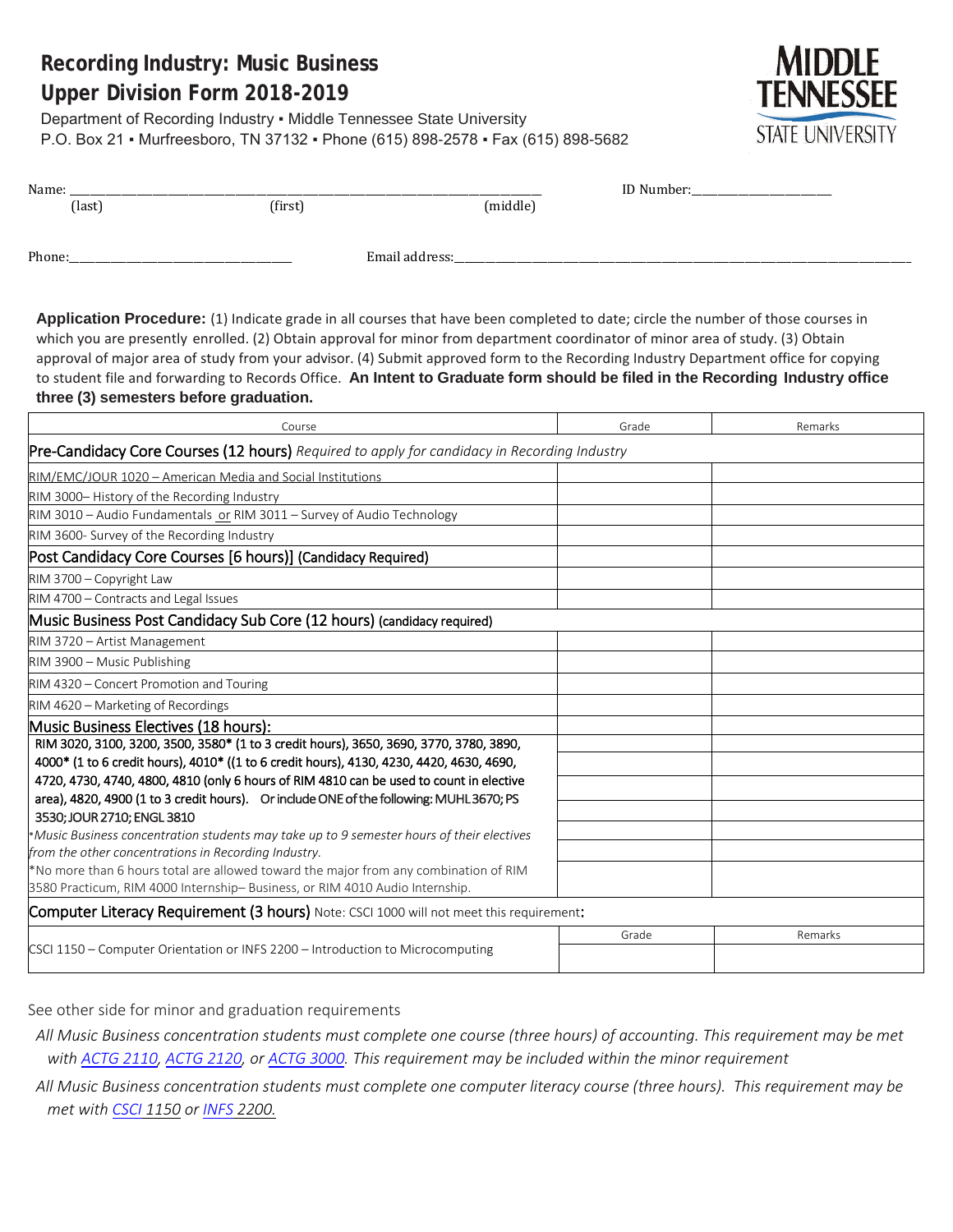| <b>GENERAL EDUCATION REQUIREMENTS</b>                                             |                                                                                                 |       |                |  |
|-----------------------------------------------------------------------------------|-------------------------------------------------------------------------------------------------|-------|----------------|--|
|                                                                                   | Course                                                                                          | Grade | <b>Remarks</b> |  |
|                                                                                   | Communication (9 hours):                                                                        |       |                |  |
|                                                                                   | <b>COMM 2200</b>                                                                                |       |                |  |
| Communication:                                                                    | <b>ENGL 1010</b>                                                                                |       |                |  |
|                                                                                   | <b>ENGL 1020</b>                                                                                |       |                |  |
|                                                                                   | History (6 hours):                                                                              |       |                |  |
|                                                                                   | <b>HIST</b>                                                                                     |       |                |  |
| Choose Two: HIST 2010, HIST 2020, HIST 2030                                       | <b>HIST</b>                                                                                     |       |                |  |
|                                                                                   | Humanities/ Fine Arts (9 hours): Choose Three with different prefixes, one MUST be ENGL or HUM: |       |                |  |
| ANTH 2210, ART 1030, ART 1920, DANC 1000, ENGL 2020 or                            | ENGL/HUM                                                                                        |       |                |  |
| 2030, HIST 1010, 1020, 1110, or 1120, HUM 2610, MUS 1030,<br>PHIL 1030, THEA 1030 |                                                                                                 |       |                |  |
|                                                                                   |                                                                                                 |       |                |  |
|                                                                                   | Mathematics (3 hours):                                                                          |       |                |  |
| MATH 1010, 1530, 1630, 1710, 1720, 1730, 1810, or 1910                            | MATH 1710 or higher is required                                                                 |       |                |  |
|                                                                                   | Natural Sciences (8 hours): Choose Two with different prefixes:                                 |       |                |  |
| ASTR 1030/1031, BIOL 1030/1031, 1110/1111,                                        |                                                                                                 |       |                |  |
| 2010/2011, or 2020/2021, CHEM 1010/1011, 1030/1031,                               |                                                                                                 |       |                |  |
| or 1110/1111, GEOL 1030/1031 or 1040/1041, PGEO                                   |                                                                                                 |       |                |  |
| 1030, PHYS 1110, 2010/2011, 2110/2111, PSCI                                       |                                                                                                 |       |                |  |
| 1030/1031 or 1130/1131                                                            |                                                                                                 |       |                |  |
| Social/Behavioral Sciences (6 hours): Choose Two with different prefixes:         |                                                                                                 |       |                |  |
| AAS 2100, ANTH 2010, ECON 2410, ECON 2420, GEOG 2000,                             |                                                                                                 |       |                |  |
| GS 2010, HLTH 1530/1531, JOUR/EMC/RIM 1020, PS 1005, or                           |                                                                                                 |       |                |  |
| 1010, PSY 1410, RS 2030, SOC 1010, or 2010, WGST 2100                             |                                                                                                 |       |                |  |

#### **Graduation Requirements: Understanding Your 120 Hours**

- You must complete a minimum of 120 hours for a B.S. degree.
- You must earn a grade of C or better in each course counted in the Recording Industry major to graduate.
- You must earn 42 hours of 3000/4000 level coursework, 30 of these hours must be taken at MTSU.
- You must earn 60 hours from a four-year institution.
- You must meet the liberal arts and sciences general education requirements for the university.
- All minors require a minimum 2.00 GPA in the minor coursework for graduation. Certain minors have additional stipulations.

## **\*\*\*See next page for minor requirements\*\*\***

| Student: | Date: |
|----------|-------|
|          | Date: |
|          | Date: |